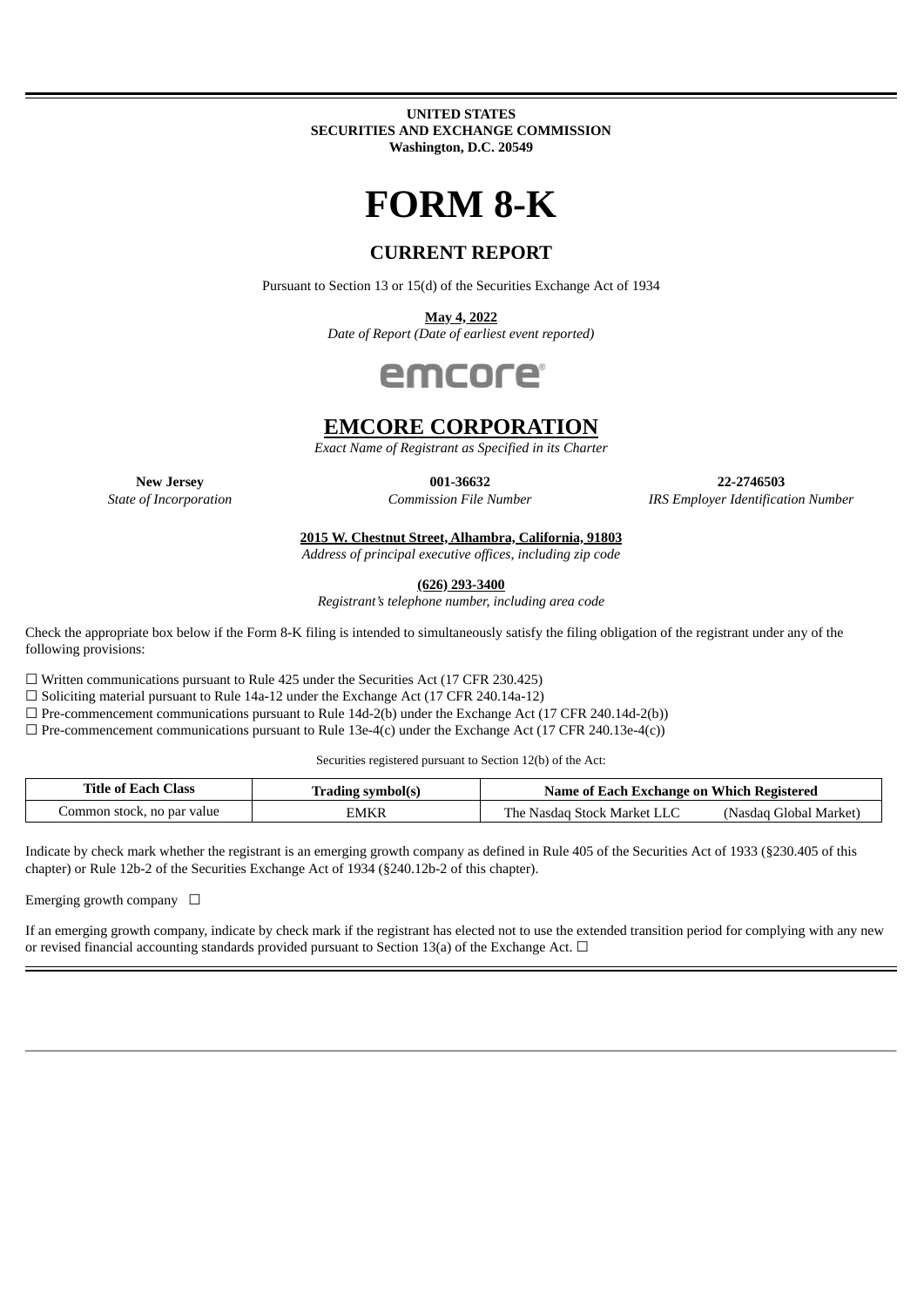#### **Item 2.02 Results of Operations and Financial Condition.**

On May 4, 2022, EMCORE Corporation (the "Registrant") issued a press release disclosing its financial results for its second fiscal quarter ended March 31, 2022. A copy of this press release is furnished as Exhibit 99.1 to this Current Report on Form 8-K ("Current Report").

The information in this Current Report, including Exhibit 99.1 hereto, shall not be incorporated by reference into any filing of the Registrant under the Securities Act of 1933 or the Securities Exchange Act of 1934 (the "Exchange Act"), whether made before or after the date hereof, regardless of any general incorporation language in such filing, unless expressly incorporated by specific reference in such filing. Furthermore, the information in this Current Report, including Exhibit 99.1 hereto, shall not be deemed to be "filed" for purposes of Section 18 of the Exchange Act, or otherwise be subject to the liabilities of that section.

#### **Item 9.01 Financial Statements and Exhibits.**

(d) Exhibits

| Exhibit<br>Number | <b>Exhibit Description</b>                                                   |
|-------------------|------------------------------------------------------------------------------|
| 99.1              | <b>Press Release, dated May 4, 2022, issued by EMCORE Corporation.</b>       |
| 104               | Cover Page Interactive Data File (embedded within the Inline XBRL document). |

#### **SIGNATURE**

Pursuant to the requirements of the Securities Exchange Act of 1934, the Registrant has duly caused this report to be signed on its behalf by the undersigned hereunto duly authorized.

#### **EMCORE CORPORATION**

| By:    | /s/ Tom Minichiello     |
|--------|-------------------------|
| Name:  | Tom Minichiello         |
| Title: | Chief Financial Officer |

Dated: May 4,  $2022$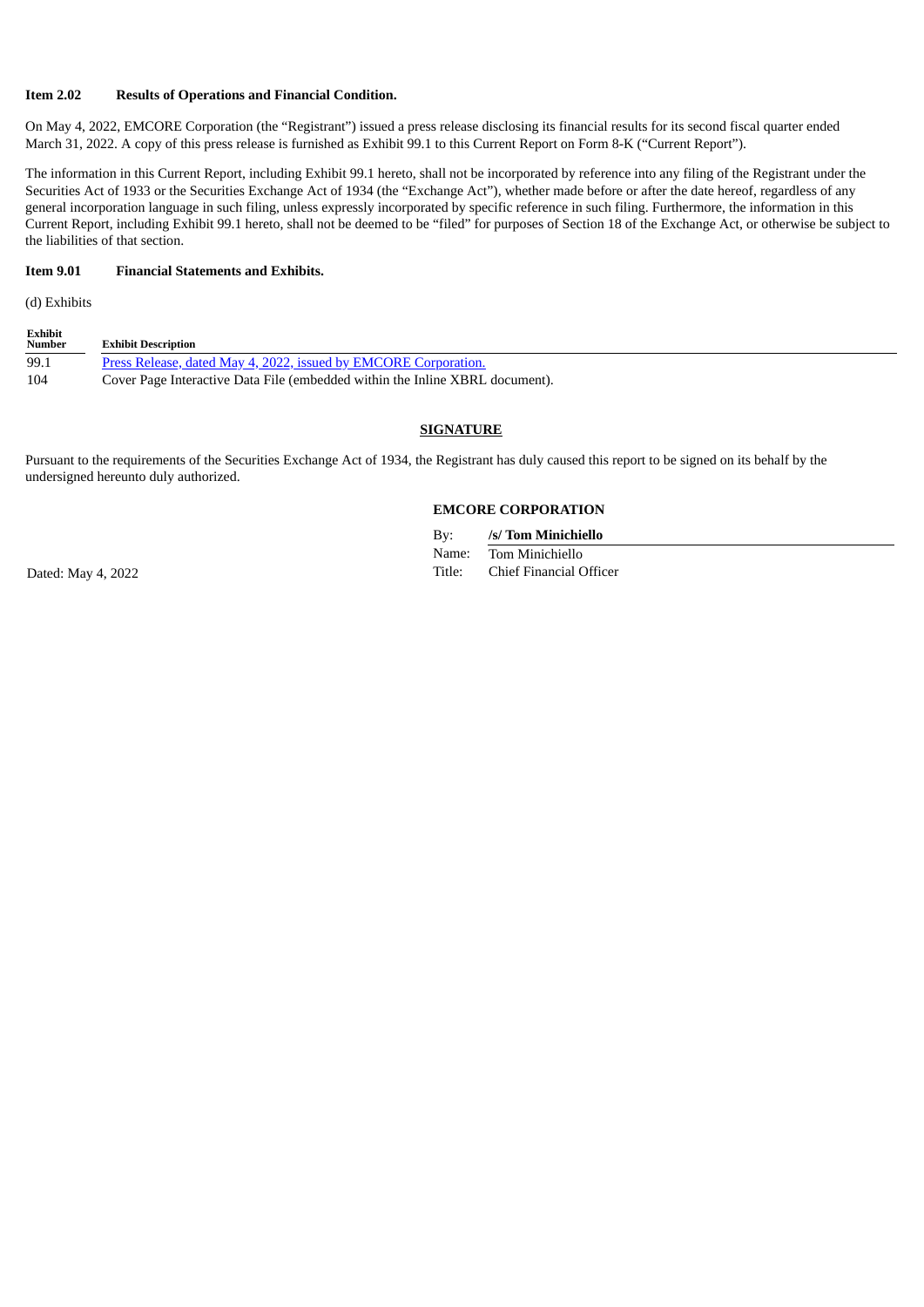#### **EMCORE Reports Fiscal 2022 Second Quarter Results**

<span id="page-2-0"></span>ALHAMBRA, CA, May 4, 2022 – EMCORE Corporation (Nasdaq: EMKR), a leading provider of advanced mixed-signal products that serve the aerospace and defense, communications, and sensing markets, today announced results for the fiscal 2022 second quarter ended March 31, 2022 (2Q22). Management will host a conference call to discuss financial and business results today at 5:00 p.m. Eastern Time (ET).

For 2Q22, consolidated revenue was \$32.7 million, comprised of \$9.0 million from the Aerospace and Defense (A&D) segment and \$23.6 million from the Broadband segment. Net loss was \$(2.2) million and \$(0.8) million on a GAAP and non-GAAP basis, respectively. Adjusted EBITDA was \$0.3 million. Please refer to the schedules at the end of this press release for GAAP to non-GAAP reconciliations and other information related to non-GAAP financial measures.

"As expected, our Quartz MEMS product line rebounded and the Broadband segment turned in a solid performance, enabling us to deliver 2Q22 revenue within our guidance range. Beyond the top line, working capital improvements during the quarter resulted in a cash increase of \$4.9 million," said Jeff Rittichier, President and Chief Executive Officer of EMCORE. "While our profit margins in 2Q22 were impacted by semiconductor costs and lower overall Aerospace and Defense segment revenue, the momentum in our A&D business is strong, driven by our growing Inertial Navigation product portfolio and customers' growing requirements for accurate guidance and stabilization systems. In the near term, due largely to a further softening of demand for our CATV product line, we expect revenue for 3Q22 to be in the range of \$25 million to \$27 million, inclusive of an estimated \$3.5 million for a partial quarter of our newly acquired Space and Navigation business," concluded Rittichier.

#### **Consolidated Results**

|                                                                                                                                                                          |              | <b>Three Months Ended</b> |            |  |
|--------------------------------------------------------------------------------------------------------------------------------------------------------------------------|--------------|---------------------------|------------|--|
|                                                                                                                                                                          | Mar 31, 2022 | Dec 31, 2021              | +increase/ |  |
|                                                                                                                                                                          | 2Q22         | 1Q22                      | -decrease  |  |
| Revenue                                                                                                                                                                  | \$32.7M      | \$42.2M\$                 | $-$ \$9.5M |  |
| Gross margin                                                                                                                                                             | 28%          | 37%                       | $-9\%$     |  |
| Operating expenses (1)                                                                                                                                                   | \$11.3M      | \$13.3M                   | $-$2.0M$   |  |
| Operating margin $(1)$                                                                                                                                                   | (7%)         | 6%                        | $-13%$     |  |
| Net (loss) income (1)                                                                                                                                                    | (S2.2M)      | \$2.4M                    | $-$4.6M$   |  |
| Net (loss) income per share diluted (1)                                                                                                                                  | $($ \$0.06)  | \$0.06                    | $-$0.12$   |  |
| Non-GAAP gross margin (2)                                                                                                                                                | 30%          | 38%                       | $-8\%$     |  |
| Non-GAAP operating expenses (2)                                                                                                                                          | \$10.4M      | \$10.6M                   | $-$ \$0.2M |  |
| Non-GAAP operating margin (2)                                                                                                                                            | (2%)         | 13%                       | $-15%$     |  |
| Non-GAAP net (loss) income (2)                                                                                                                                           | (\$0.8M)     | \$5.3M                    | $-$ \$6.1M |  |
| Non-GAAP net (loss) income per share diluted (2)                                                                                                                         | (\$0.02)     | \$0.14                    | $-$0.16$   |  |
| <b>Adjusted EBITDA</b>                                                                                                                                                   | \$0.3M       | \$6.3M                    | $-$ \$6.0M |  |
| Ending cash and cash equivalents                                                                                                                                         | \$80.9M      | \$76.0M                   | $+$ \$4.9M |  |
| $(1)$ 1Q22 includes a \$1.3 million charge for severance costs associated with the planned shutdown of manufacturing operations in Beijing, China.                       |              |                           |            |  |
| (2) Please refer to the schedules at the end of this press release for GAAP to non-GAAP reconciliations and other information related to non-GAAP<br>financial measures. |              |                           |            |  |

#### **Aerospace and Defense Segment**

A&D's sequential-quarter revenue decrease was due to lower sales of Fiber Optic Gyro (FOG) and Defense Optoelectronic products, partly offset by higher Quartz MEMS revenue. A&D segment gross margin decreased primarily as a result of lower revenue.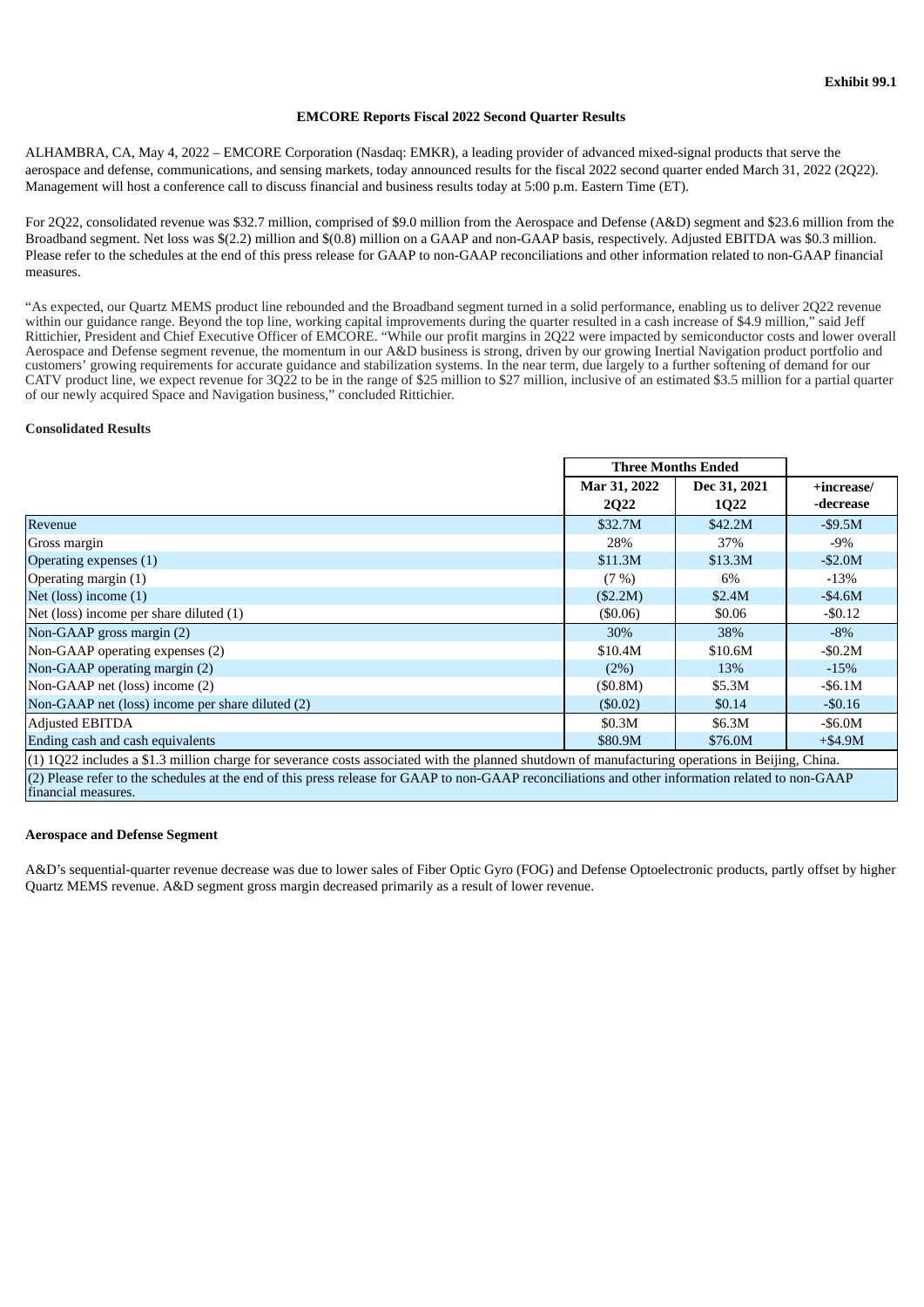|                                                                                                                                                                          | <b>Three Months Ended</b> |              |            |  |
|--------------------------------------------------------------------------------------------------------------------------------------------------------------------------|---------------------------|--------------|------------|--|
|                                                                                                                                                                          | Mar 31, 2022              | Dec 31, 2021 | +increase/ |  |
|                                                                                                                                                                          | <b>2022</b>               | 1Q22         | -decrease  |  |
| A&D segment revenue                                                                                                                                                      | \$9.0M                    | \$9.9M       | $-$0.9M$   |  |
| A&D segment gross margin                                                                                                                                                 | 14%                       | 17%          | $-3%$      |  |
| A&D segment R&D expense (1)                                                                                                                                              | \$4.0M                    | \$4.2M\$     | $-$0.2M$   |  |
| A&D segment profit (1)                                                                                                                                                   | (S2.8M)                   | (S2.5M)      | $-$ \$0.3M |  |
| Non-GAAP A&D segment gross margin (2)                                                                                                                                    | 15%                       | 18%          | $-3\%$     |  |
| Non-GAAP A&D segment R&D expense (2)                                                                                                                                     | \$3.9M                    | \$4.0M       | $-$0.1M$   |  |
| Non-GAAP A&D segment profit                                                                                                                                              | (\$2.6M)                  | (S2.3M)      | $-$ \$0.3M |  |
| $(1)$ Individual components may not sum to the total of reported consolidated amounts due to rounding.                                                                   |                           |              |            |  |
| (2) Please refer to the schedules at the end of this press release for GAAP to non-GAAP reconciliations and other information related to non-GAAP<br>financial measures. |                           |              |            |  |

#### **Broadband Segment**

Broadband's sequential-quarter revenue decrease was primarily due to lower sales of CATV and Sensing products. Broadband segment gross margin decreased primarily as a result of lower revenue, higher material costs, and under-absorption of fixed overhead.

|                                                                                                                                                                          | <b>Three Months Ended</b> |              |            |  |  |
|--------------------------------------------------------------------------------------------------------------------------------------------------------------------------|---------------------------|--------------|------------|--|--|
|                                                                                                                                                                          | Mar 31, 2022              | Dec 31, 2021 | +increase/ |  |  |
|                                                                                                                                                                          | <b>2022</b>               | 1Q22         | -decrease  |  |  |
| Broadband segment revenue                                                                                                                                                | \$23.6M                   | \$32.3M      | $-$ \$8.7M |  |  |
| Broadband segment gross margin                                                                                                                                           | 33%                       | 44%          | $-11\%$    |  |  |
| Broadband segment R&D expense (1)                                                                                                                                        | \$0.5M                    | \$0.5M       | $S-M$      |  |  |
| Broadband segment profit (1)                                                                                                                                             | \$7.3M                    | \$13.6M      | $-$ \$6.3M |  |  |
| Non-GAAP Broadband segment gross margin (2)                                                                                                                              | 35%                       | 44%          | $-9\%$     |  |  |
| Non-GAAP Broadband segment R&D expense (2)                                                                                                                               | \$0.4M                    | \$0.4M       | $S-M$      |  |  |
| Non-GAAP Broadband segment profit                                                                                                                                        | \$7.9M                    | \$13.8M      | $-$5.9M$   |  |  |
| $(1)$ Individual components may not sum to the total of reported consolidated amounts due to rounding.                                                                   |                           |              |            |  |  |
| (2) Please refer to the schedules at the end of this press release for GAAP to non-GAAP reconciliations and other information related to non-GAAP<br>financial measures. |                           |              |            |  |  |

#### **Business Outlook**

The Company expects revenue for the fiscal 2022 third quarter ending June 30, 2022 to be in the range of \$25 million to \$27 million, inclusive of an estimated \$3.5 million of partial quarter revenue from the Space & Navigation business that was acquired from L3Harris Technologies, Inc. in April 2022.

#### **Conference Call**

The Company will discuss its financial results on May 4, 2022 at 5:00 p.m. ET (2:00 p.m. PT). The call will be available, live, to interested parties by dialing 800-304-0389. For international callers, please dial +1 313-209-5140. The conference passcode number is 6537772. The call will be webcast live via the Company's website at http://www.emcore.com. A webcast will be available for replay following the conclusion of the call.

#### **About EMCORE**

EMCORE Corporation is a leading provider of advanced mixed-signal products that serve the aerospace and defense, communications, and sensing markets. Our best-in-class components and systems support a broad array of applications including navigation and inertial sensing, defense optoelectronics, broadband communications, optical sensing, and specialty chips for telecom and data centers. We leverage industry-leading Quartz MEMS, Lithium Niobate, and Indium Phosphide chip-level technology to deliver state-of-the-art component and system-level products across our end-market applications. EMCORE has vertically-integrated manufacturing capability at its wafer fabrication facility in Alhambra, CA, and Quartz MEMS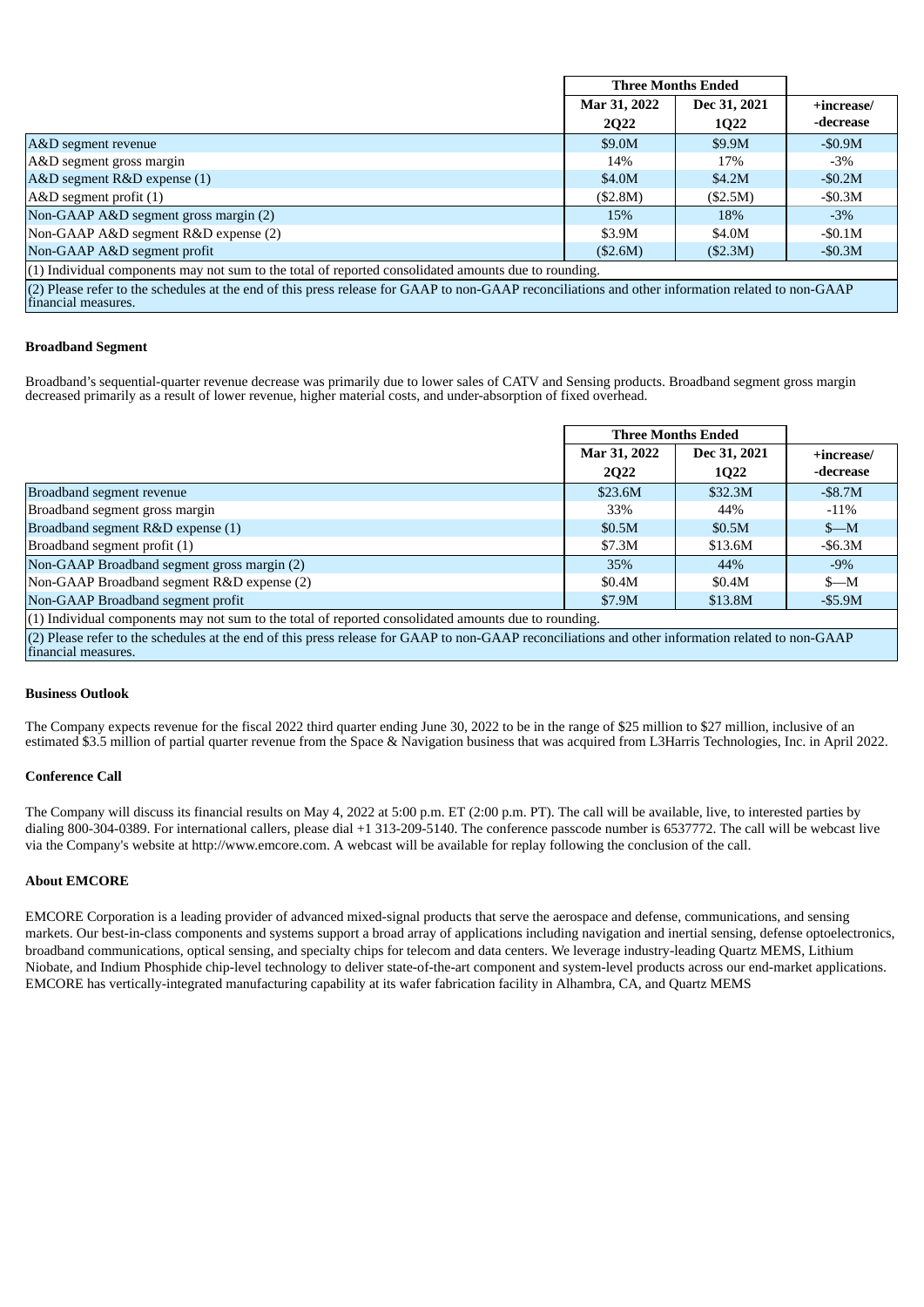manufacturing facility in Concord, CA. Our manufacturing facilities maintain ISO 9001 quality management certification, and we are AS9100 aerospace quality certified at our facility in Concord. For further information about EMCORE, please visit http://www.emcore.com.

#### **Use of Non-GAAP Financial Measures**

The Company conforms to U.S. Generally Accepted Accounting Principles ("GAAP") in the preparation of its financial statements. We disclose supplemental non-GAAP earnings measures for gross margin, operating expenses, research and development expenses, operating margin, and net (loss) income, as well as adjusted EBITDA.

Management believes these supplemental non-GAAP measures reflect the Company's core ongoing operating performance and facilitates comparisons across reporting periods. The Company uses these measures when evaluating its financial results and for planning and forecasting of future periods. We believe that these supplemental non-GAAP measures are also useful to investors in assessing our operating performance. While we believe in the usefulness of these supplemental non-GAAP measures, there are limitations. Our non-GAAP measures may not be reported by other companies in our industry and/or may not be directly comparable to similarly titled measures of other companies due to potential differences in calculation. We compensate for these limitations by using these non-GAAP measures as a supplement to GAAP and by providing the reconciliations to the most comparable GAAP measure.

The schedules at the end of this press release reconcile the Company's non-GAAP measures to the most directly comparable GAAP measure. The adjustments share one or more of the following characteristics: they are unusual and the Company does not expect them to recur in the ordinary course of its business, they do not involve the expenditure of cash, they are unrelated to the ongoing operation of the business in the ordinary course, or their magnitude and timing is largely outside of the Company's control. For all reporting periods disclosed, the Company has applied consistent rationale, method, and adjustments in reconciling non-GAAP measures to the most directly comparable GAAP measure.

Non-GAAP measures are not in accordance with or an alternative to GAAP, nor are they meant to be considered in isolation or as a substitute for comparable GAAP measures. Our disclosures of these measures should be read only in conjunction with our financial statements prepared in accordance with GAAP. Non-GAAP measures should not be viewed as a substitute for the Company's GAAP results.

#### **Forward-Looking Statements**

The information provided herein may include forward-looking statements within the meaning of Section 27A of the Securities Act of 1933 and Section 21E of the Securities Exchange Act of 1934 ("Exchange Act"). These forward-looking statements are largely based on our current expectations and projections about future events and financial trends affecting the financial condition of our business. Such forward-looking statements include, in particular, projections about our future results, including growth expectations in the A&D segment, expected revenue from our recent acquisition of the Space & Navigation business of L3 Harris Technologies, Inc., and statements about our future results of operations and financial position, plans, strategies, business prospects, changes, and trends in our business and the markets in which we operate.

These forward-looking statements may be identified by the use of terms and phrases such as "anticipates", "believes", "can", "could", "estimates", "expects", "forecasts", "intends", "may", "plans", "projects", "targets", "will", and similar expressions or variations of these terms and similar phrases. Additionally, statements concerning future matters such as projected financial results, the development of new products, enhancements or technologies, sales levels, expense levels and other statements regarding matters that are not historical are forward-looking statements. We caution that these forwardlooking statements relate to future events or our future financial performance and are subject to business, economic, and other risks and uncertainties, both known and unknown, that may cause actual results, levels of activity, performance, or achievements of our business or our industry to be materially different from those expressed or implied by any forward-looking statements.

These forward-looking statements involve risks and uncertainties that could cause actual results to differ materially from those projected, including without limitation, the following: (a) uncertainties regarding the effects of the COVID-19 pandemic, the length of time it will take for the COVID-19 pandemic to subside, and the impact of measures intended to reduce its spread on our business and operations, which is evolving and beyond our control; (b) the rapidly evolving markets for the Company's products and uncertainty regarding the development of these markets; (c) the Company's historical dependence on sales to a limited number of customers and fluctuations in the mix of products and customers in any period; (d) delays and other difficulties in commercializing new products; (e) the failure of new products: (i) to perform as expected without material defects, (ii) to be manufactured at acceptable volumes, yields, and cost, (iii) to be qualified and accepted by our customers, and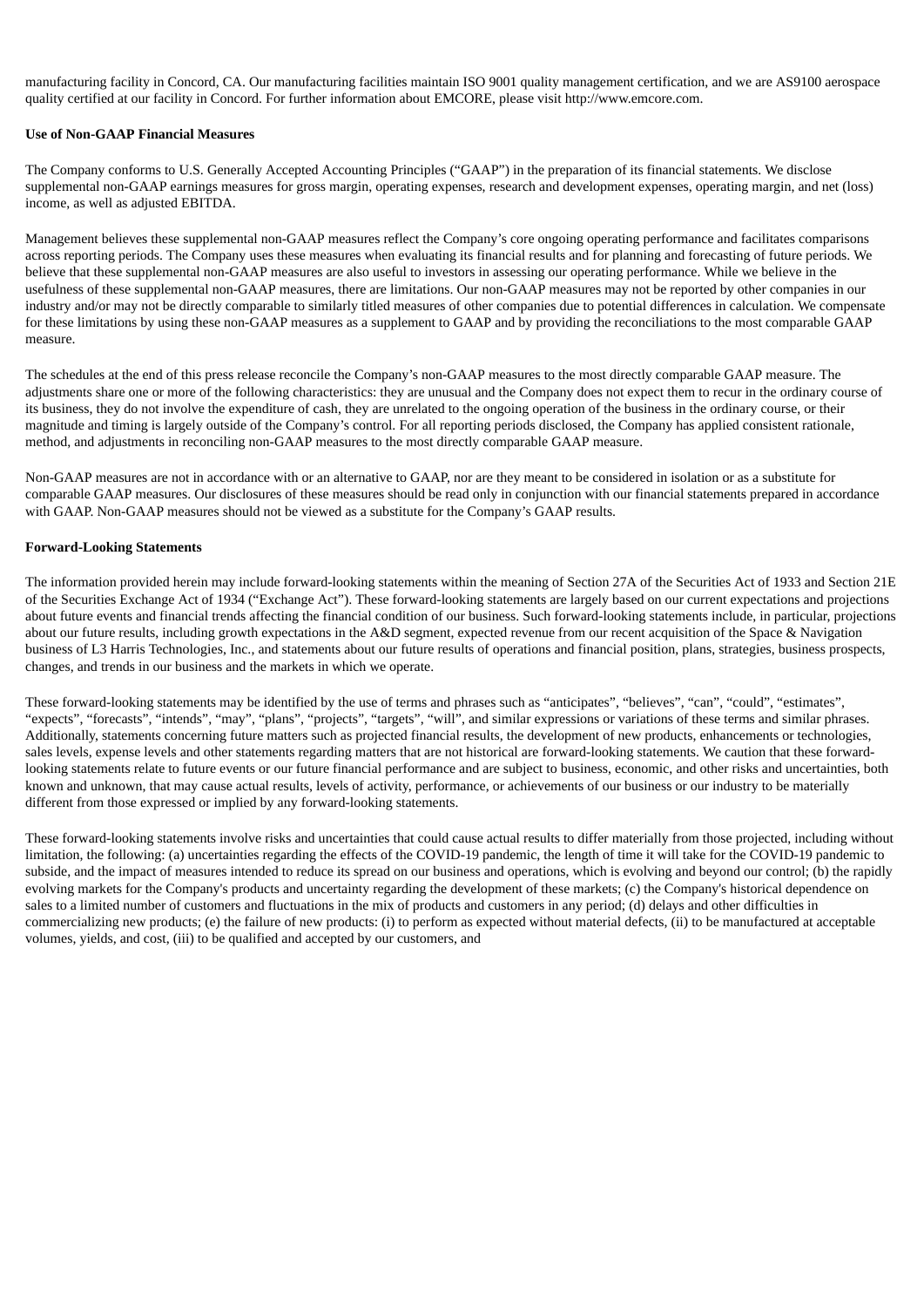(iv) to successfully compete with products offered by our competitors; (f) uncertainties concerning the availability and cost of commodity materials and specialized product components that we do not make internally; (g) actions by competitors; (h) risks and uncertainties related to applicable laws and regulations, including the impact of changes to applicable tax laws and tariff regulations; (i) acquisition-related risks, including that (i) the revenues and net operating results obtained from our recent acquisitions may not meet our expectations, (ii) there could be losses and liabilities arising from these acquisitions that we will not be able to recover from any source, and (iii) we may not realize sufficient scale from these acquisitions and will need to take additional steps, including making additional acquisitions, to achieve our growth objectives for this product line; (j) risks related to our ability to obtain capital; (k) risks related to the transition of certain of our manufacturing operations from our Beijing facility to a contract manufacturer's facility; (l) risks and uncertainties related to manufacturing and production capacity and expansion plans related thereto; (m) risks related to the conversion of order backlog into product revenue; and (n) other risks and uncertainties discussed under Item 1A - Risk Factors in our Annual Report on Form 10-K for the fiscal year ended September 30, 2021, as updated by our subsequent periodic reports.

Forward-looking statements are based on certain assumptions and analysis made in light of our experience and perception of historical trends, current conditions and expected future developments as well as other factors that we believe are appropriate under the circumstances. While these statements represent our judgment on what the future may hold, and we believe these judgments are reasonable, these statements are not guarantees of any events or financial results. All forward-looking statements in this press release are made as of the date hereof, based on information available to us as of the date hereof, and subsequent facts or circumstances may contradict, obviate, undermine, or otherwise fail to support or substantiate such statements. We caution you not to rely on these statements without also considering the risks and uncertainties associated with these statements and our business that are addressed in our filings with the Securities and Exchange Commission ("SEC") that are available on the SEC's web site located at www.sec.gov, including the sections entitled "Risk Factors" in our Annual Report on Form 10-K and our Quarterly Reports on Form 10-Q. Certain information included in this press release may supersede or supplement forward-looking statements in our other Exchange Act reports filed with the SEC. We do not intend to update any forward-looking statement to conform such statements to actual results or to changes in our expectations, except as required by applicable law or regulation.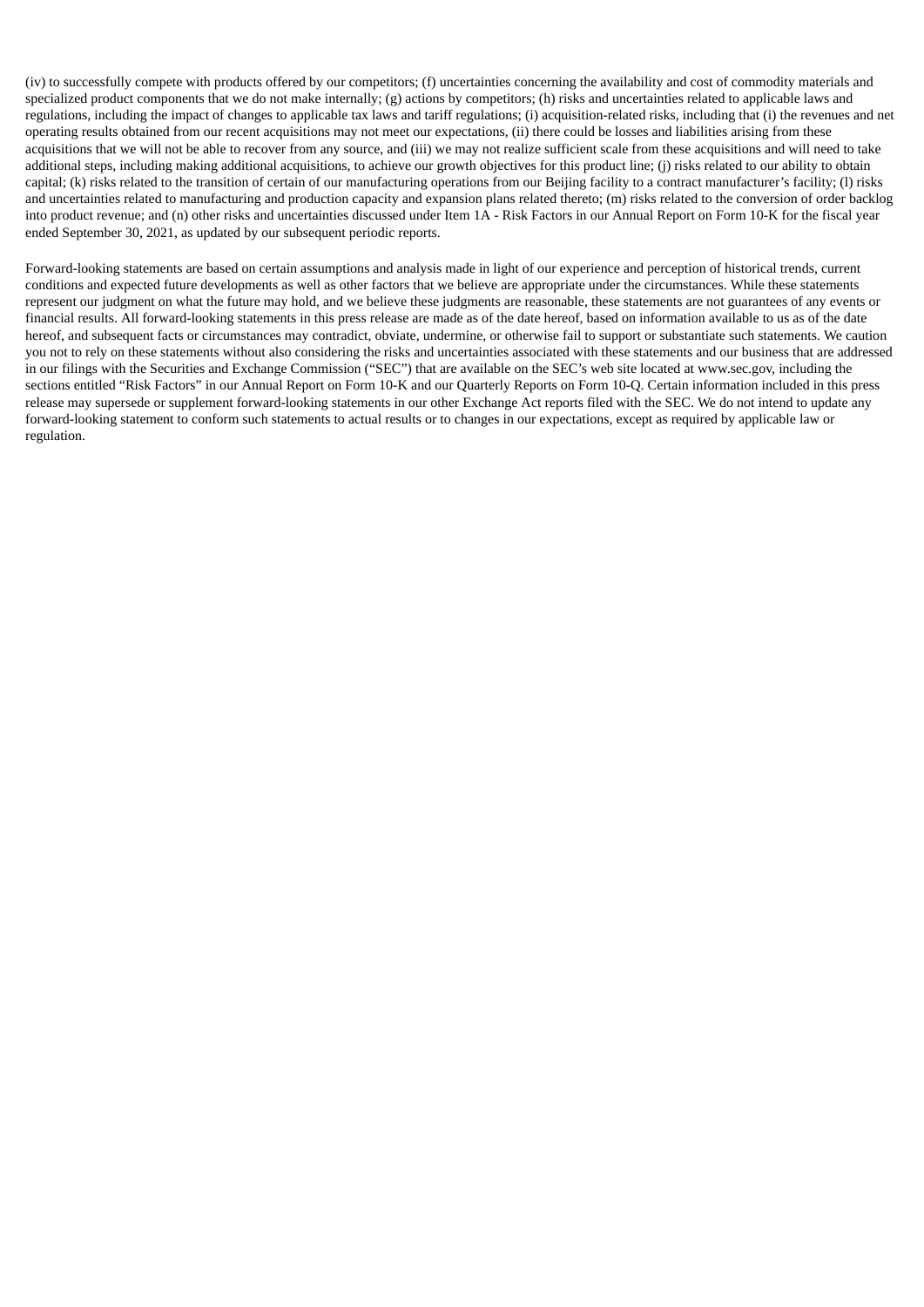#### **EMCORE CORPORATION Condensed Consolidated Statement of Operations and Comprehensive Income (in thousands, except for per share data) (unaudited)**

|                                                       | For the Three Months Ended March<br>31, |                |        |                         | For the Six Months Ended March 31, |                |        |
|-------------------------------------------------------|-----------------------------------------|----------------|--------|-------------------------|------------------------------------|----------------|--------|
|                                                       | 2022                                    |                | 2021   |                         | 2022                               |                | 2021   |
| Revenue                                               | \$<br>32,650                            | $\mathfrak{F}$ | 38,406 | $\mathfrak{s}$          | 74,886                             | $\mathfrak{S}$ | 71,832 |
| Cost of revenue                                       | 23,633                                  |                | 23,772 |                         | 50,072                             |                | 44,626 |
| Gross profit                                          | 9,017                                   |                | 14,634 |                         | 24,814                             |                | 27,206 |
| Operating expense:                                    |                                         |                |        |                         |                                    |                |        |
| Selling, general, and administrative                  | 7,563                                   |                | 6,062  |                         | 14,750                             |                | 11,860 |
| Research and development                              | 4,535                                   |                | 3,771  |                         | 9,162                              |                | 8,067  |
| Severance                                             | 20                                      |                |        |                         | 1,318                              |                |        |
| (Gain) loss on sale of assets                         | (788)                                   |                | 218    |                         | (601)                              |                | 189    |
| Total operating expense                               | 11,330                                  |                | 10,051 |                         | 24,629                             |                | 20,116 |
| Operating (loss) income                               | (2,313)                                 |                | 4,583  |                         | 185                                |                | 7,090  |
| Other (expense) income:                               |                                         |                |        |                         |                                    |                |        |
| Interest expense, net                                 | (12)                                    |                | (49)   |                         | (23)                               |                | (98)   |
| Foreign exchange (loss) gain                          | (17)                                    |                | (68)   |                         | 25                                 |                | 169    |
| Total other (expense) income                          | (29)                                    |                | (117)  |                         | $\overline{2}$                     |                | 71     |
| (Loss) income before income tax benefit (expense)     | (2, 342)                                |                | 4,466  |                         | 187                                |                | 7,161  |
| Income tax benefit (expense)                          | 117                                     |                | (82)   |                         | 2                                  |                | (208)  |
| Net (loss) income                                     | \$<br>(2, 225)                          | \$.            | 4,384  | \$                      | 189                                | \$             | 6,953  |
| Foreign exchange translation adjustment               | $\overline{2}$                          |                | (11)   |                         | 22                                 |                | (21)   |
| Comprehensive (loss) income                           | \$<br>(2, 223)                          | <sup>\$</sup>  | 4,373  | \$                      | 211                                | \$             | 6,932  |
| Per share data                                        |                                         |                |        |                         |                                    |                |        |
| Net (loss) income per basic share                     | \$<br>(0.06)                            | S              | 0.13   | \$                      | 0.01                               | - \$           | 0.22   |
| Weighted-average number of basic shares outstanding   | 37,217                                  |                | 32,968 |                         | 37,082                             |                | 31,219 |
| Net (loss) income per diluted share                   | \$<br>(0.06)                            | <sup>S</sup>   | 0.13   | $\mathbf{\mathfrak{S}}$ | 0.01                               | -S             | 0.21   |
| Weighted-average number of diluted shares outstanding | 37,217                                  |                | 34,451 |                         | 38,384                             |                | 32,492 |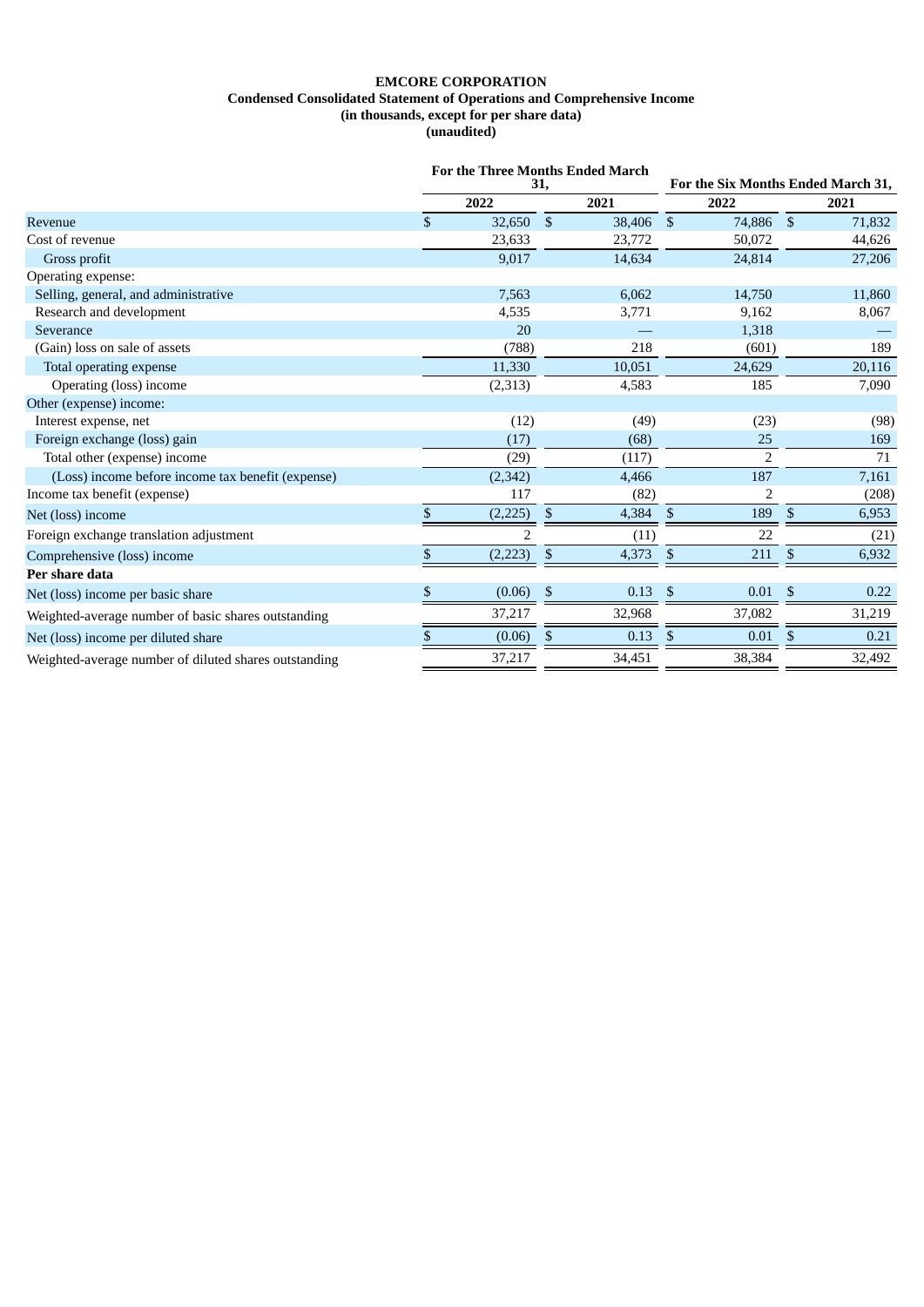### **EMCORE CORPORATION Condensed Consolidated Balance Sheets (in thousands) (unaudited)**

|                                                                                                                                                                                                               |              | As of             |    |                       |
|---------------------------------------------------------------------------------------------------------------------------------------------------------------------------------------------------------------|--------------|-------------------|----|-----------------------|
|                                                                                                                                                                                                               |              | March 31,<br>2022 |    | September 30,<br>2021 |
| <b>ASSETS</b>                                                                                                                                                                                                 |              |                   |    |                       |
| Current assets:                                                                                                                                                                                               |              |                   |    |                       |
| Cash and cash equivalents                                                                                                                                                                                     | $\mathbb{S}$ | 80.928            | \$ | 71,621                |
| Restricted cash                                                                                                                                                                                               |              | 21                |    | 61                    |
| Accounts receivable, net of credit loss of \$225 and \$260, respectively                                                                                                                                      |              | 27,203            |    | 31.849                |
| Contract assets                                                                                                                                                                                               |              | 491               |    | 361                   |
| Inventory                                                                                                                                                                                                     |              | 28,049            |    | 32,309                |
| Prepaid expenses and other current assets                                                                                                                                                                     |              | 6,543             |    | 6,877                 |
| Assets held for sale                                                                                                                                                                                          |              | 735               |    | 1,241                 |
| Total current assets                                                                                                                                                                                          |              | 143,970           |    | 144,319               |
| Property, plant, and equipment, net                                                                                                                                                                           |              | 23,837            |    | 22,544                |
| Goodwill                                                                                                                                                                                                      |              | 69                |    | 69                    |
| Operating lease right-of-use assets                                                                                                                                                                           |              | 19.930            |    | 13.489                |
| Other intangible assets, net                                                                                                                                                                                  |              | 149               |    | 167                   |
| Other non-current assets                                                                                                                                                                                      |              | 213               |    | 225                   |
| Total assets                                                                                                                                                                                                  | \$           | 188,168           | \$ | 180,813               |
| <b>LIABILITIES and SHAREHOLDERS' EQUITY</b>                                                                                                                                                                   |              |                   |    |                       |
| Current liabilities:                                                                                                                                                                                          |              |                   |    |                       |
| Accounts payable                                                                                                                                                                                              | \$           | 15,317            | \$ | 16,686                |
| Accrued expenses and other current liabilities                                                                                                                                                                |              | 10.470            |    | 9,936                 |
| Operating lease liabilities - current                                                                                                                                                                         |              | 938               |    | 1,198                 |
| <b>Total current liabilities</b>                                                                                                                                                                              |              | 26.725            |    | 27,820                |
| Operating lease liabilities - non-current                                                                                                                                                                     |              | 19,479            |    | 12,684                |
| Asset retirement obligations                                                                                                                                                                                  |              | 2,067             |    | 2,049                 |
| Other long-term liabilities                                                                                                                                                                                   |              | 115               |    | 794                   |
| <b>Total liabilities</b>                                                                                                                                                                                      |              | 48,386            |    | 43,347                |
| Commitments and contingencies                                                                                                                                                                                 |              |                   |    |                       |
| Shareholders' equity:                                                                                                                                                                                         |              |                   |    |                       |
| Common stock, no par value, 50,000 shares authorized; 44,301 shares issued and 37,395 shares outstanding as<br>of March 31, 2022; 43,890 shares issued and 36,984 shares outstanding as of September 30, 2021 |              | 784,371           |    | 782,266               |
| Treasury stock at cost; 6,906 shares as of March 31, 2022 and September 30,2021                                                                                                                               |              | (47, 721)         |    | (47, 721)             |
| Accumulated other comprehensive income                                                                                                                                                                        |              | 709               |    | 687                   |
| Accumulated deficit                                                                                                                                                                                           |              | (597, 577)        |    | (597,766)             |
| Total shareholders' equity                                                                                                                                                                                    |              | 139,782           |    | 137,466               |
| Total liabilities and shareholders' equity                                                                                                                                                                    | \$           | 188,168           | \$ | 180,813               |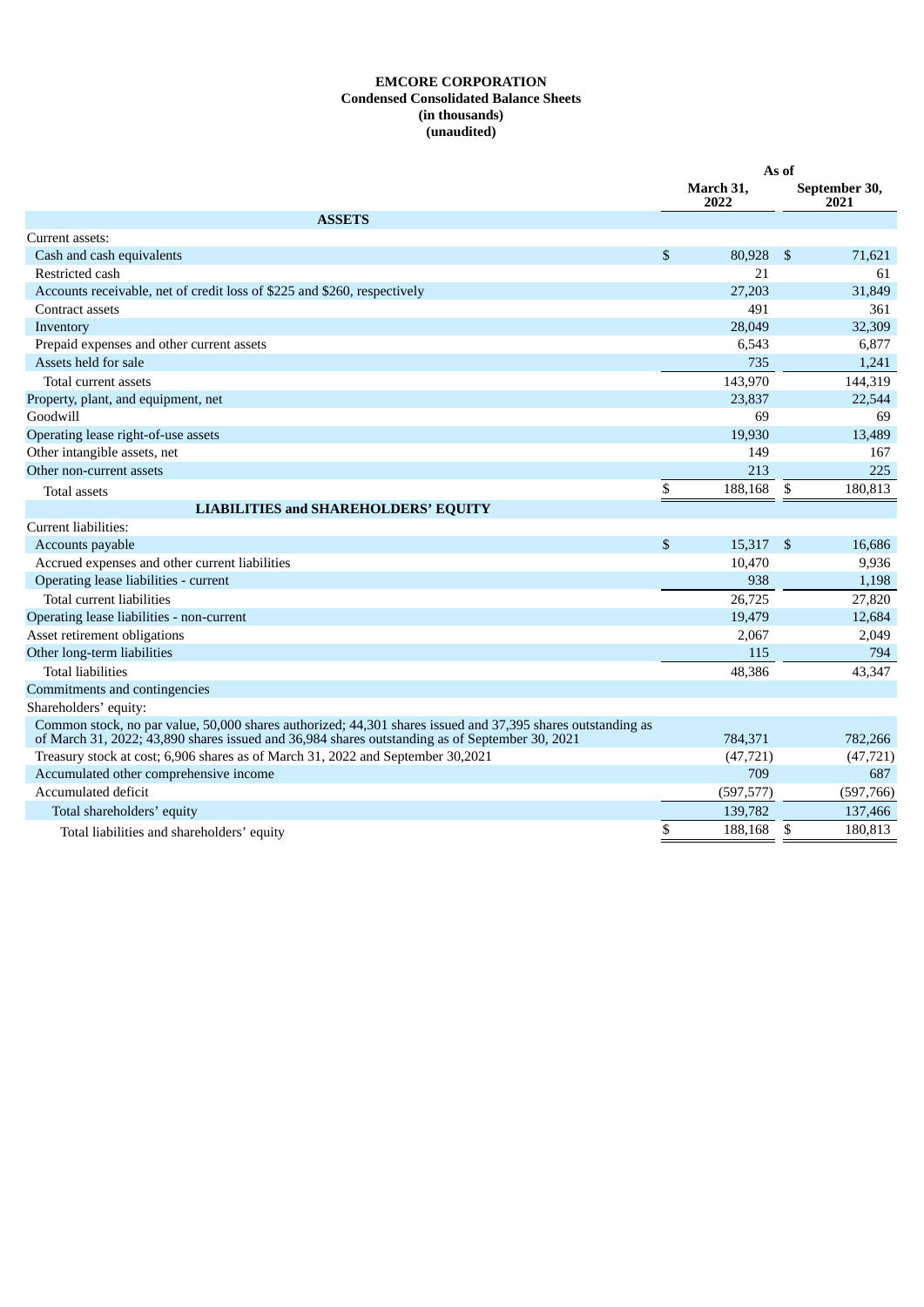## **EMCORE CORPORATION Reconciliations of GAAP to Non-GAAP Financial Measures**

|                                       |              | <b>Three Months Ended</b> |
|---------------------------------------|--------------|---------------------------|
|                                       | Mar 31, 2022 | Dec 31, 2021              |
|                                       | 2Q22         | 1Q22                      |
| <b>Gross profit</b>                   | \$           | $9,017$ \$<br>15,797      |
| <b>Gross margin</b>                   | 28%          | 37%                       |
|                                       |              |                           |
| <b>Adjustments:</b>                   |              |                           |
| Stock-based compensation expense      | 178          | 151                       |
| Asset retirement obligation accretion |              | 9<br>9                    |
| Amortization of acquired intangibles  | 12           | 6                         |
| CATV transition - shutdown expense    | 432          |                           |
| <b>Total adjustments</b>              | 631          | 166                       |
|                                       |              |                           |
| <b>Non-GAAP gross profit</b>          | S.           | $9,648$ \$<br>15,963      |
| <b>Non-GAAP gross margin</b>          | 30%          | 38%                       |
|                                       |              |                           |
|                                       |              | <b>Three Months Ended</b> |

| Mar 31, 2022 |        |      | Dec 31, 2021 |
|--------------|--------|------|--------------|
|              |        |      | 1Q22         |
| Φ            |        |      | 13,299       |
|              | (966)  |      | (937)        |
|              | (20)   |      |              |
|              |        |      | (1,298)      |
|              | 788    |      | (187)        |
|              | (456)  |      |              |
|              | (290)  |      | (234)        |
|              | 10,386 |      | 10,643       |
|              |        | 2022 | $11,330$ \$  |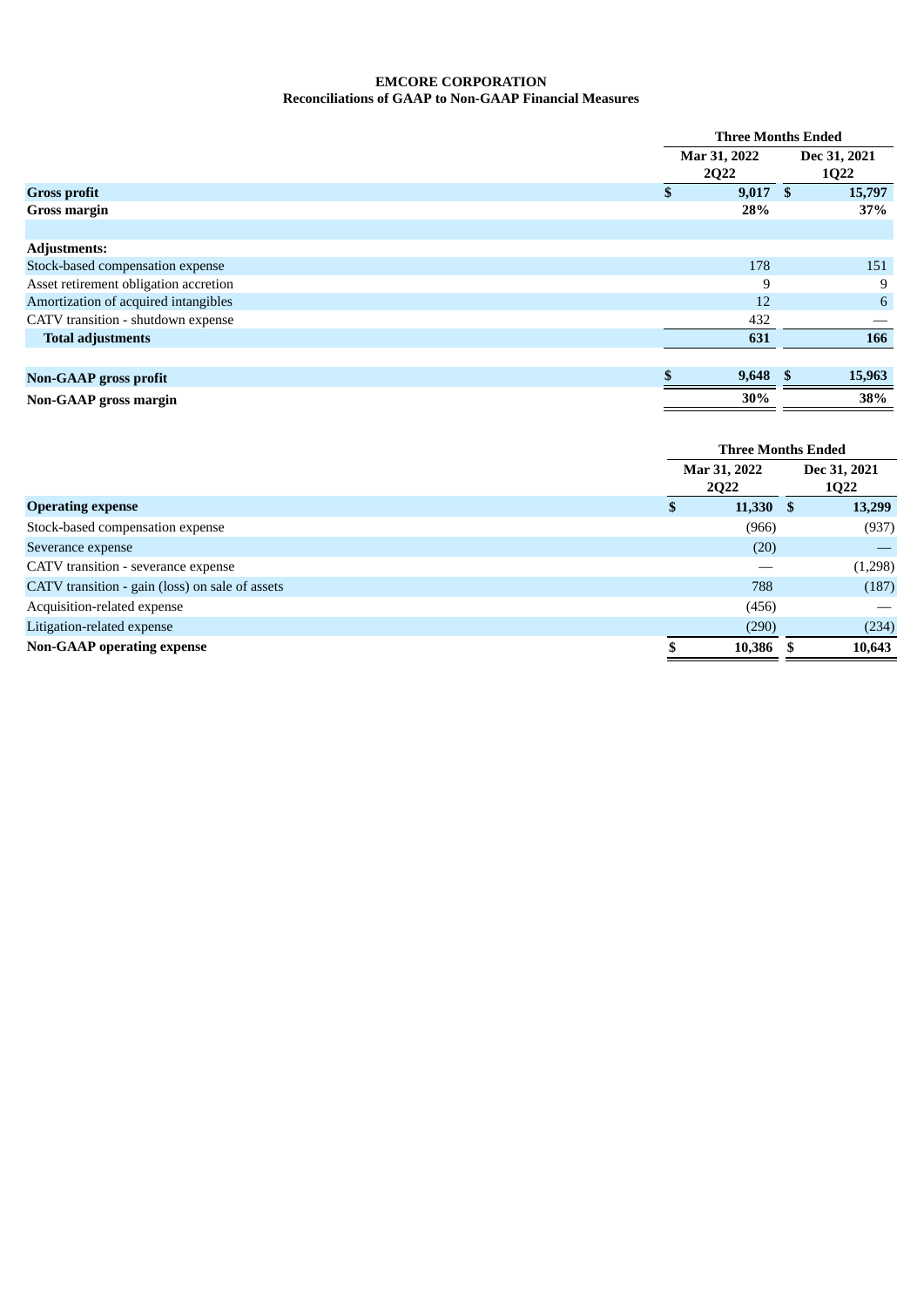|                                                 |                    | <b>Three Months Ended</b> |
|-------------------------------------------------|--------------------|---------------------------|
|                                                 | Mar 31, 2022       | Dec 31, 2021              |
|                                                 | 2Q22               | 1Q22                      |
| <b>Operating profit</b>                         | \$<br>$(2,313)$ \$ | 2,498                     |
| <b>Operating margin</b>                         | (7%)               | 6%                        |
|                                                 |                    |                           |
| <b>Adjustments:</b>                             |                    |                           |
| Stock-based compensation                        | 1,144              | 1,088                     |
| Asset retirement obligation accretion           | 9                  | 9                         |
| Amortization of acquired intangibles            | 12                 | 6                         |
| Severance expense                               | 20                 |                           |
| CATV transition - severance expense             |                    | 1,298                     |
| CATV transition - shutdown expense              | 432                |                           |
| CATV transition - (gain) loss on sale of assets | (788)              | 187                       |
| Acquisition-related expense                     | 456                |                           |
| Litigation-related expense                      | 290                | 234                       |
| <b>Total adjustments</b>                        | 1,575              | 2,822                     |
|                                                 |                    |                           |
| <b>Non-GAAP operating profit</b>                | \$<br>(738)        | - \$<br>5,320             |
| <b>Non-GAAP</b> operating margin                | (2%)               | 13%                       |
|                                                 |                    |                           |
| Depreciation expense                            | 1,008              | 995                       |
| <b>Adjusted EBITDA</b>                          | 270                | 6,315<br>-S               |
| <b>Adjusted EBITDA %</b>                        | 1%                 | 15%                       |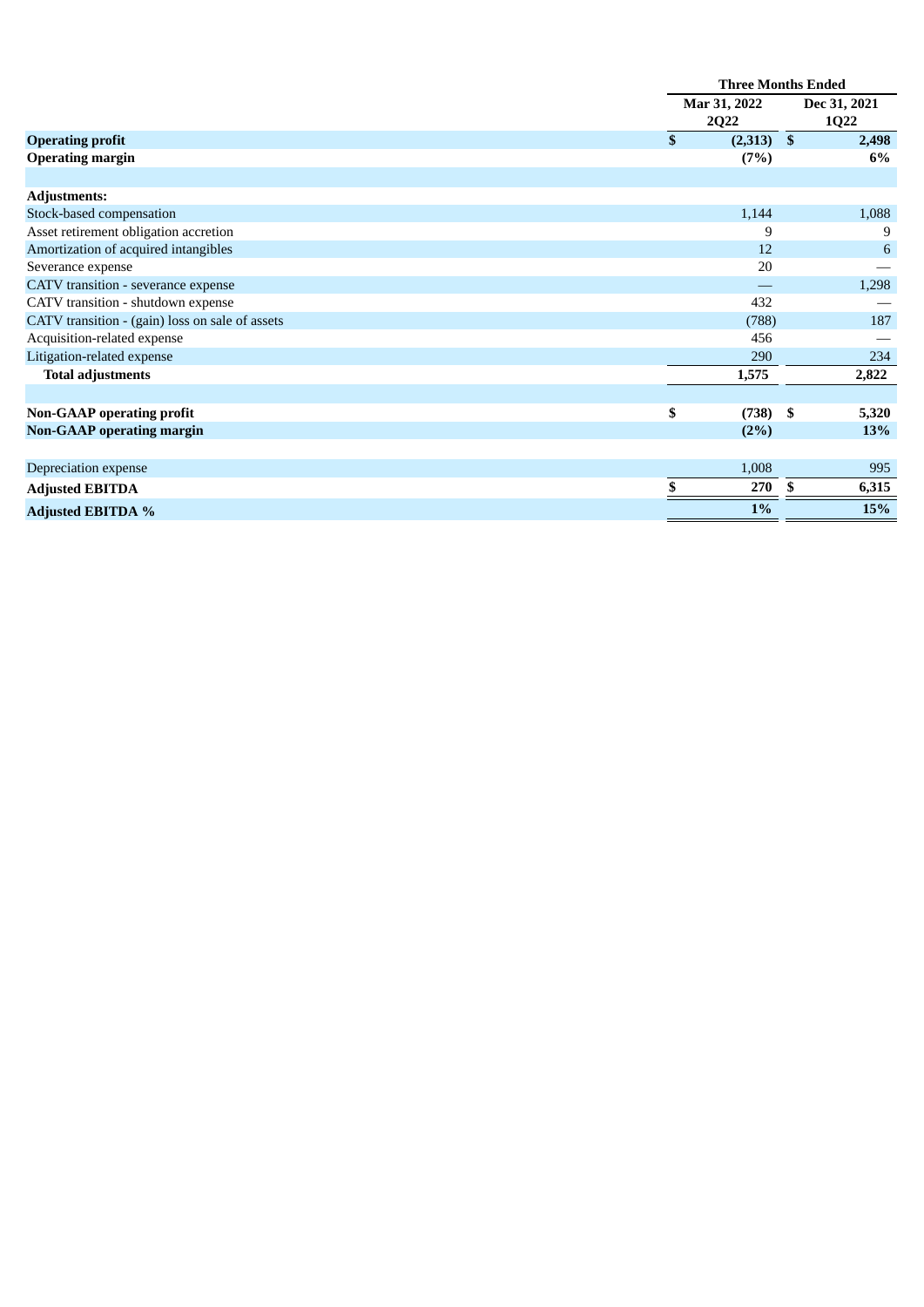|                                                 | <b>Three Months Ended</b> |                           |              |  |  |
|-------------------------------------------------|---------------------------|---------------------------|--------------|--|--|
|                                                 | Mar 31, 2022              |                           | Dec 31, 2021 |  |  |
|                                                 | 2Q22                      |                           | 1Q22         |  |  |
| Net (loss) income                               | \$<br>(2, 225)            | $\boldsymbol{\mathsf{s}}$ | 2,414        |  |  |
| Net (loss) income per share basic               | \$<br>(0.06)              | \$                        | 0.07         |  |  |
| Net (loss) income per share diluted             | \$<br>(0.06)              | $\boldsymbol{\mathsf{s}}$ | 0.06         |  |  |
| <b>Adjustments:</b>                             |                           |                           |              |  |  |
| Stock-based compensation expense                | 1,144                     |                           | 1,088        |  |  |
| Asset retirement obligation accretion           | 9                         |                           | 9            |  |  |
| Amortization of acquired intangibles            | 12                        |                           | 6            |  |  |
| Severance expense                               | 20                        |                           |              |  |  |
| CATV transition - severance expense             |                           |                           | 1,298        |  |  |
| CATV transition - shutdown expense              | 432                       |                           |              |  |  |
| CATV transition - (gain) loss on sale of assets | (788)                     |                           | 187          |  |  |
| Acquisition-related expense                     | 456                       |                           |              |  |  |
| Litigation-related expense                      | 290                       |                           | 234          |  |  |
| Foreign exchange loss (gain)                    | 17                        |                           | (42)         |  |  |
| Income tax (benefit) expense                    | (117)                     |                           | 115          |  |  |
| <b>Total adjustments</b>                        | 1,475                     |                           | 2,895        |  |  |
| <b>Non-GAAP net (loss) income</b>               | \$<br>(750)               | $\boldsymbol{\mathsf{s}}$ | 5,309        |  |  |
| Non-GAAP net (loss) income per share basic      | \$<br>(0.02)              | S                         | 0.14         |  |  |
| Non-GAAP net (loss) income per share diluted    | \$<br>(0.02)              | -S                        | 0.14         |  |  |
| Interest expense, net                           | 12                        |                           | 11           |  |  |
| Depreciation expense                            | 1,008                     |                           | 995          |  |  |
| <b>Adjusted EBITDA</b>                          | \$<br>270                 | $\boldsymbol{\mathsf{s}}$ | 6,315        |  |  |
| <b>Adjusted EBITDA %</b>                        | $1\%$                     |                           | 15 %         |  |  |